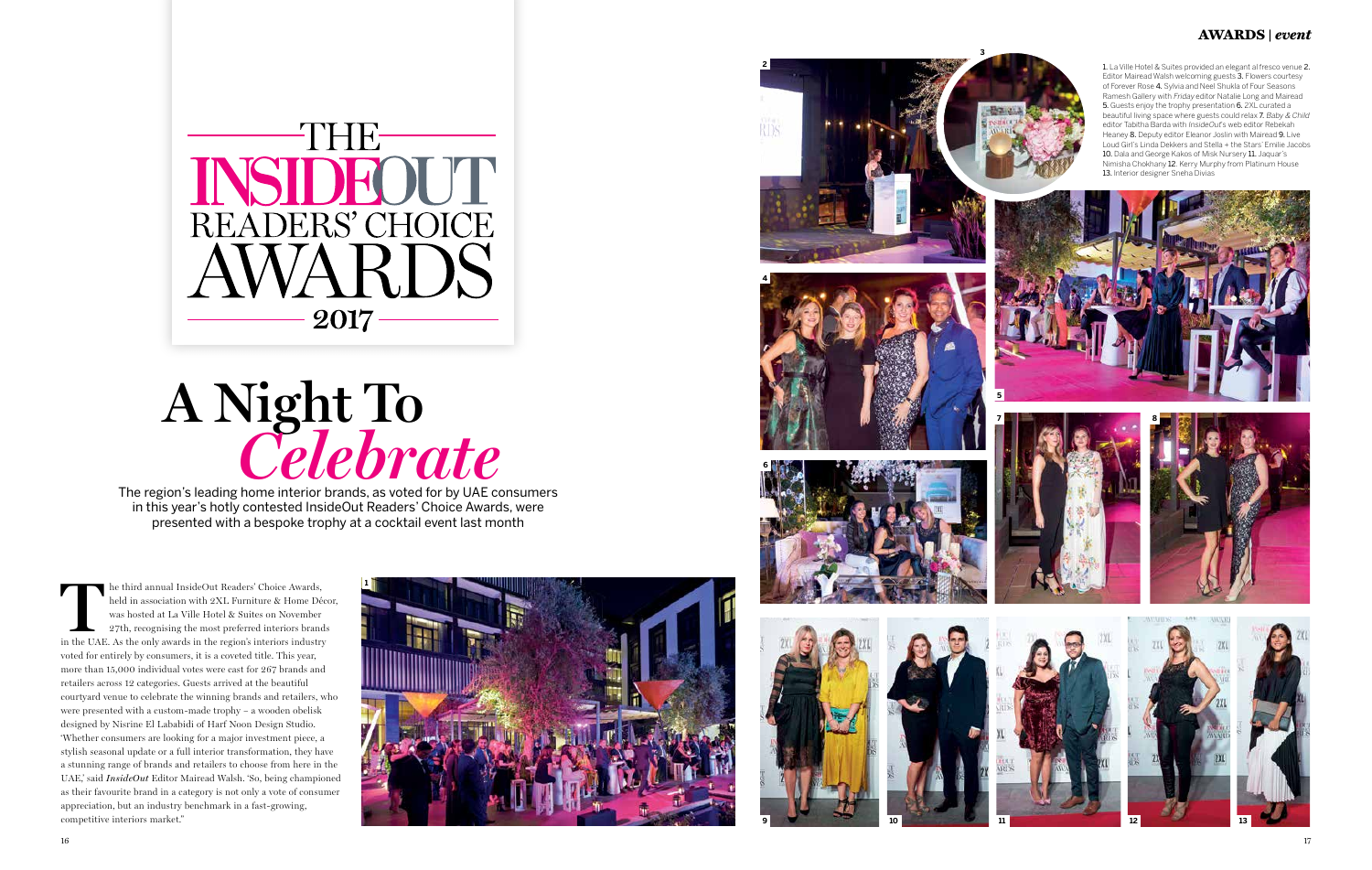



**MAISONS DU MONDE**













### **AWARDS |** *event*

14. Misk Nursery founder Dala gets snapped in the 2XL lounge 15. Dr Dolly Daou, director of the Association of Professional Interior Designers (APID) with PR consultant Esra Lemmens 16. Janaika Elders, founder of Urban Nest, commended as Best Newcomer 17. Also commended in the category, White Moss founder Leanne Moss, with her husband Robert Walls 18. Jotun's Rana Khadra and Loulia Tahle 19. William Knight, director of Dubai Design Week and wife Caroline, head of design and marketing at Vitra